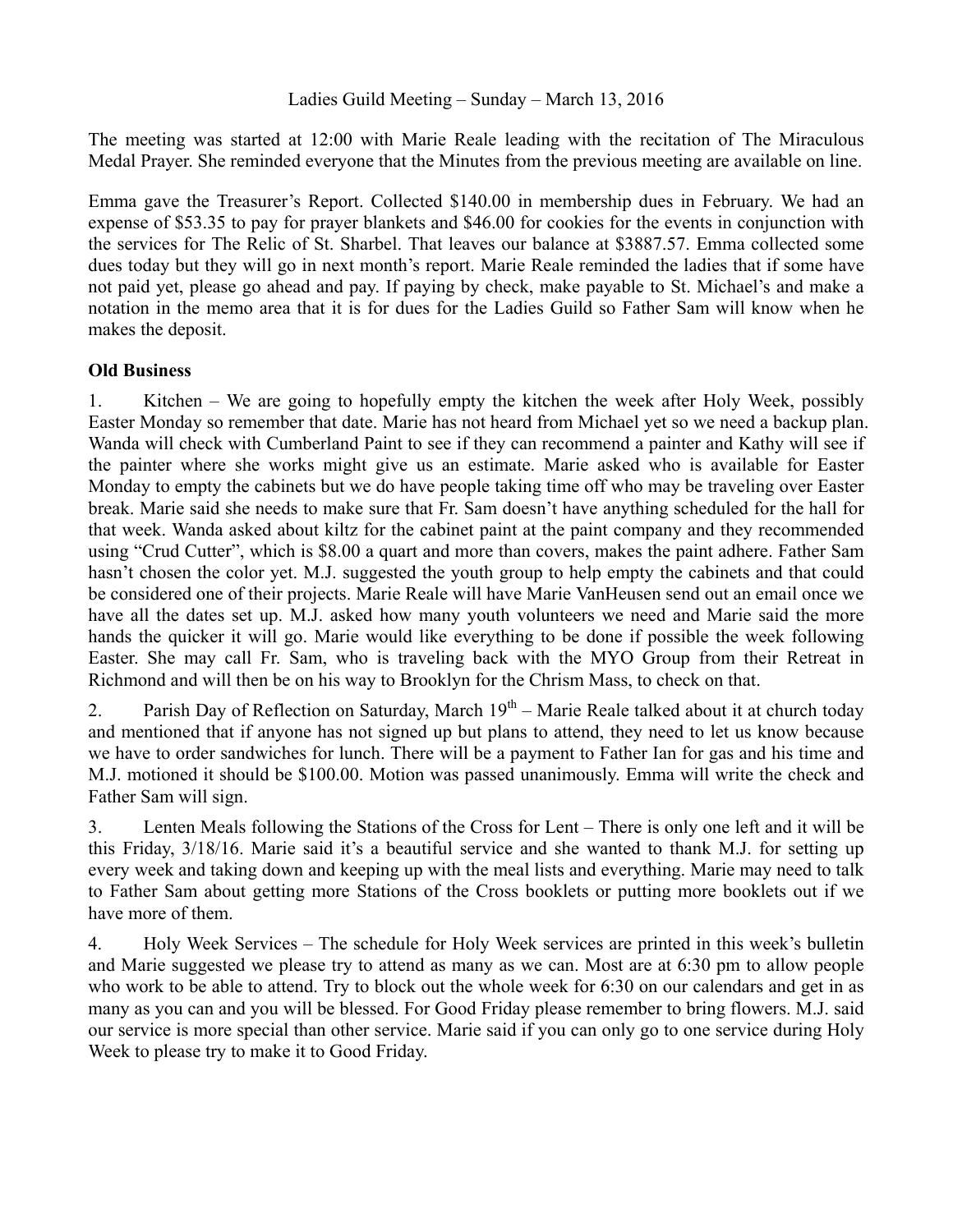5. Round Table Purchase – M.J. said she was embarrassed to say that last year we approved the purchase of a couple more round tables so we don't have to vote on the matter again but she has not done so yet and is going to buy either two or four tables. The Knights approved one and the Ladies also but the Anglican Church may pay for two as well. So, M.J. will order.

## **New Business**

1. Marie Reale has talked to M.J. and other ladies about when we have a project, we need someone to be in charge. There will be help but it should not be always the same people. One of the things she brought up now is the table for Children for Christmas time. In years past, Marie has saved stuff from the yard sale but she really doesn't have much now. Three questions to consider. First, do we want to do it? Second, would someone take charge of it? Third, would someone get stuff for it? Marie asked the ladies to think about these questions and we will discuss further at next meeting. Remember, you wouldn't have to do it all so you would get help. But it does keep our church out there.

2. Yard Sale – It has not been decided on yet if we will have another one yet but if we do, it would be after the World Youth Day trip.

3. Rosary – Marie Reale reminded everyone that on the weekend when we have the Rosary, it would be so wonderful if we would get here on time. We really need to make an effort to be here on time.

4. Mothers' Day – Do we want to have a table for the children to pick out something for their mothers or do we not? M.J. mentioned maybe we should consider other suggestions. Emma mentioned cupcakes. Michelle mentioned flowers for the mothers. We can think about it and our next meeting is April  $10^{th}$ , so we would have time to decide. Mothers' Day is May  $8^{th}$  so we will have our Ladies Guild meeting the Sunday before. Even if we have a table, we wouldn't have it until the  $24<sup>th</sup>$  of April and May $1<sup>st</sup>$  would be our two Sundays to man that table. Michelle suggested that someone check with Sam's Club on the flowers or with Floral Arts. If we decided on flowers, we would give out flowers on both the Saturday before Mothers' Day and on Mothers' Day. Maybe we can get a count of the number of ladies who attend both Saturday and Sunday over the next couple of weekends so we will have a better idea on how many flowers we would need. Maybe next year we could go back to the idea of having a table for the children because children like to give something to their mothers.

5. Bunko Evening – Marie was thinking maybe after Easter sometime during April or May maybe we could have a Bunko night again. We have only done one but it was a lot of fun. Marie asked if there was anybody who would like to have that on a Friday night? She said the ladies brought a little pick up snack last time. She asked if there was any interest in that. Marie will talk to Father and see if 4/22/16 might work. And then maybe we could do it again in July or something. We charged \$5.00 a person to come last time and we provided drinks and plates and napkins. It is not really a fund raiser. It is a way to have our church family come together and for fun.

6. Reminders:

• Next Sunday is Palm Sunday and will be a Youth Liturgy with the kids doing the gifts and everything. No "shushing" of children that day Marie said. Have patience!

April  $5<sup>th</sup>$  – First Tuesday and we have Adoration, Rosary and Benediction

April  $10^{th}$  – Ladies Guild Rosary and Ladies Guild Meeting – Please bring your calendars to the meeting and wear your Miraculous Medals.